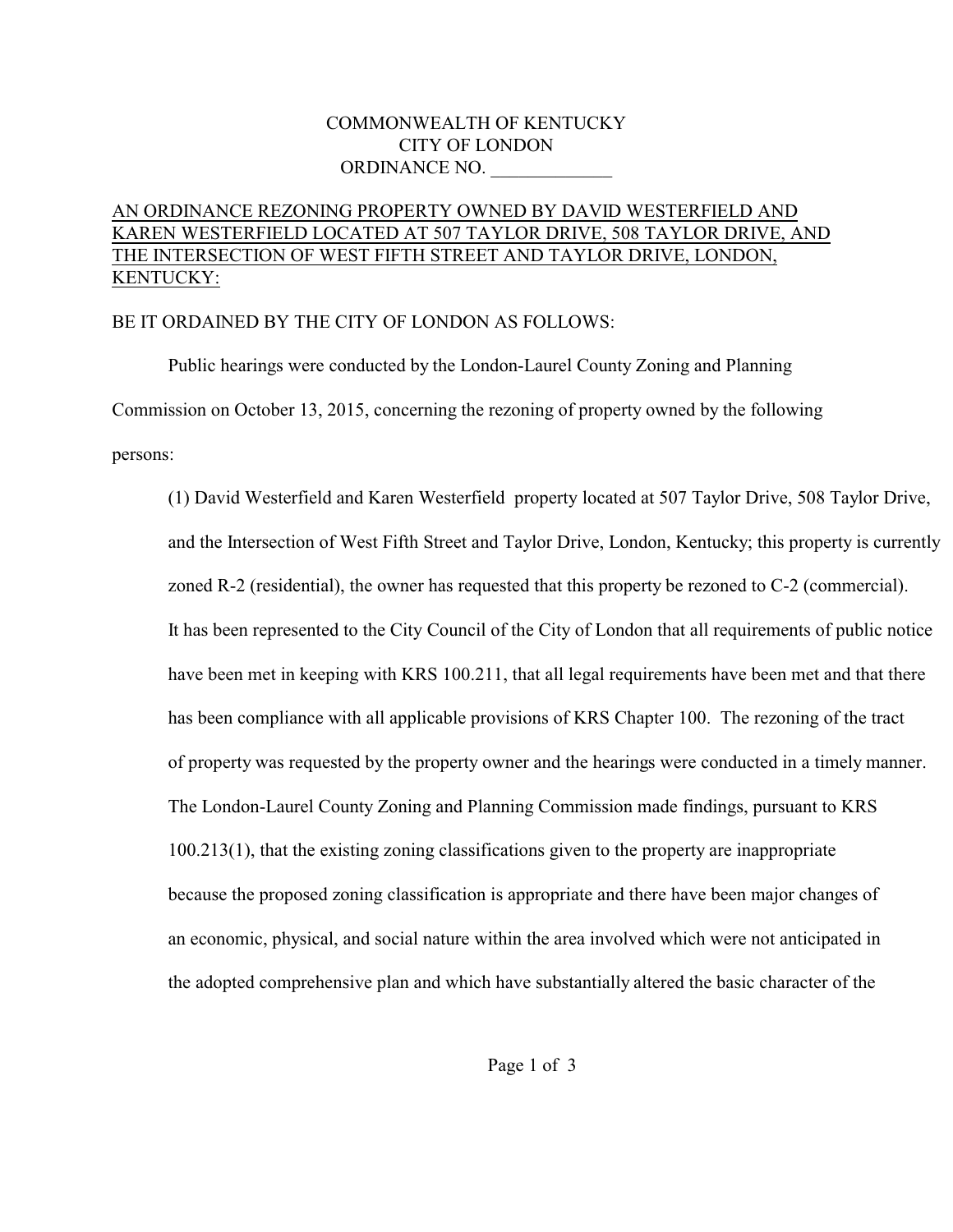area, and has made a recommendation of approval of this requested zone change and that the

zoning map be amended to reflect these changes.

# IT IS THEREFORE ORDAINED AS FOLLOWS:

# (1) The property of David Westerfield and Karen Westerfield property

located at 507 Taylor Drive, 508 Taylor Drive, and the Intersection of West Fifth Street and

Taylor Drive, London, Kentucky, be rezoned from R-2 to C-2 and that the zoning map reflect

these zone changes. A description of the property is more particularly set out herein, below:

BEGINNING at a concrete block monument set in the ground (found scribed with cross this survey) at a three way wire fence corner, said monument being about 150 feet north from the northern right-of-way (hereinafter R/W) of Hensley Drive and being about 382 feet west from the western R/W of Kentucky Highway 1006 (a/k/a West Fifth Street, a/k/a Sublimity Street), said monument also being in the easterly line of a tract conveyed to Jimmy and Margaret Amyx (Deed Book 229 at Page 604) and being the northwest corner of a tract conveyed to Joseph (Joe) C. and Debbie Karr (Deed Book 452 at Page 702);

THENCE leaving Karr, with Amyx and approximately with the east side of the wire fence North 10 deg. 25 min. 50 sec. East, 144.01 feet to a 5/8 inch diameter steel rebar with a yellow plastic cap stamped "LS 2834" (set this survey, hereinafter IP) in the south line of a tract conveyed to said David C. and Karen B. Westerfield (Deed Book 346 at Page 94);

THENCE leaving Amyx and the wire fence, with Westerfield for approximately 81.74 feet, continuing with the south line of a tract conveyed to James N. and Gladolia Barton (Deed Book 144 at Page 543) for approximately 100.31 feet, South 79 deg. 02 min. 51 sec. East, 182.05 feet to a plastic covered concrete test cylinder monument (found);

THENCE leaving Barton, a new course severing the parent tract, South 15 deg. 20 min. 48 sec. West, 146.05 feet to an IP in the northern line of the aforesaid Karr;

THENCE with Karr North 78 deg. 30 min. 00 sec. West, 169.56 feet to the Point of Beginning, and containing 0.585 acres, as surveyed by and/or under the direct supervision of Wm. Kenneth Wilson, PE, LS #2834 on September 18, 1998.

Being the same property conveyed to David Westerfield and Karen Westerfield by deed from Charles Edward Smith and Edna M. Smith recorded December 5, 1998, in Deed Book 489, page 390, in the Laurel County Clerk's office.